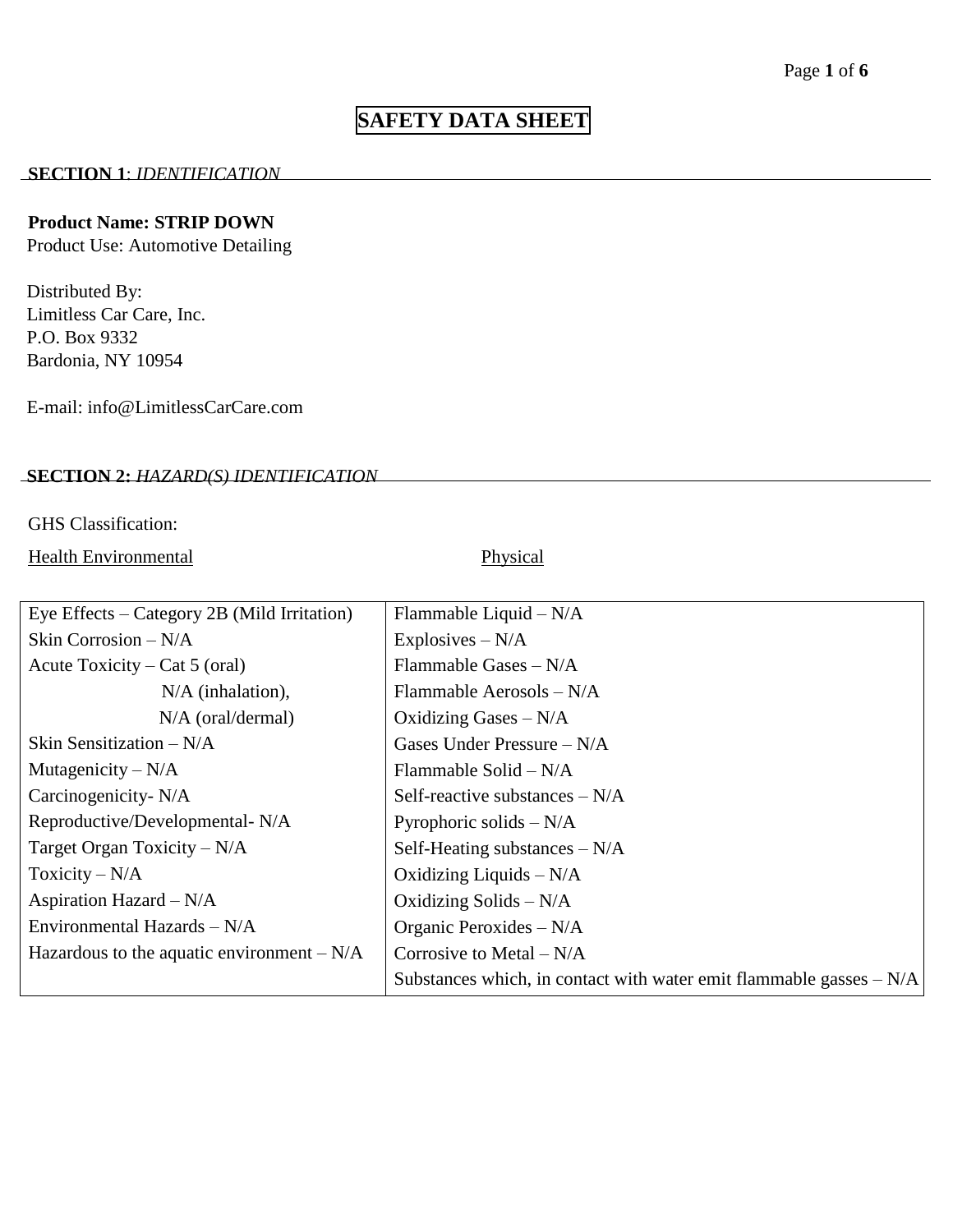|                                   | <b>Precautionary Statements General:</b>                           |
|-----------------------------------|--------------------------------------------------------------------|
| Pictogram: N/A                    | P101 If medical advice is needed, have product or label at hand.   |
| <b>Hazard Statements</b>          | P102 Keep out of reach of children.                                |
|                                   | P103 Read label before use.                                        |
| <b>WARNING!</b>                   | <b>Prevention:</b>                                                 |
| H303 May be harmful if swallowed. | P264 Wash thoroughly after handling.                               |
| H320 Causes eye irritation.       | <b>Response:</b>                                                   |
|                                   | P301 + P312 If Swallowed: Call a POISON CONTROL CENTER or          |
|                                   | doctor/physician. Rinse Mouth.                                     |
|                                   | P305+P351+P338 If In eyes: Rinse cautiously with water for several |
|                                   | minutes. Remove contact lenses, if present and easy to do.         |
|                                   | Continue rinsing.                                                  |
|                                   | If eye irritation persists get medical<br>$P337+313$               |
|                                   | advice/attention. Storage: N/A Disposal:                           |
|                                   | P501 Dispose of contents/container in accordance with              |
|                                   | local/regional/national/international regulations.                 |
|                                   |                                                                    |

## **SECTION 3:** *COMPOSITION / INFORMATION ON INGREDIENTS*

| Component              | <b>CAS</b> Number          | Weight %   |
|------------------------|----------------------------|------------|
| Water                  | 7732-18-5                  | $60 - 100$ |
| Sodium Hydrate         | 1310-73-2                  | $\leq$ 1   |
| Dodecylbenzen          | 27176-87-0                 | $10 - 20$  |
| Alpha Olefin Sulfonate | 68439-57-6                 | $5 - 10$   |
| Fragrance              | <b>Proprietary Mixture</b> | $\leq$ 1   |
| Colorant               | <b>Proprietary Mixture</b> | < 1        |

#### **SECTION 4:** *FIRST AID MEASURES*

Eye Contact: Flush immediately with large amounts of clean water for at least 15 minutes, Eyelids should be held away from the eyeball to ensure thorough rinsing. If any irritation persists, seek medical attention.

Skin Contact: N/A

.

Inhalation: N/A

Ingestion: Get medical attention if you feel unwell. Do not induce vomiting unless directed by medical personnel.

#### **SECTION 5:** *FIRE FIGHTING MEASURES*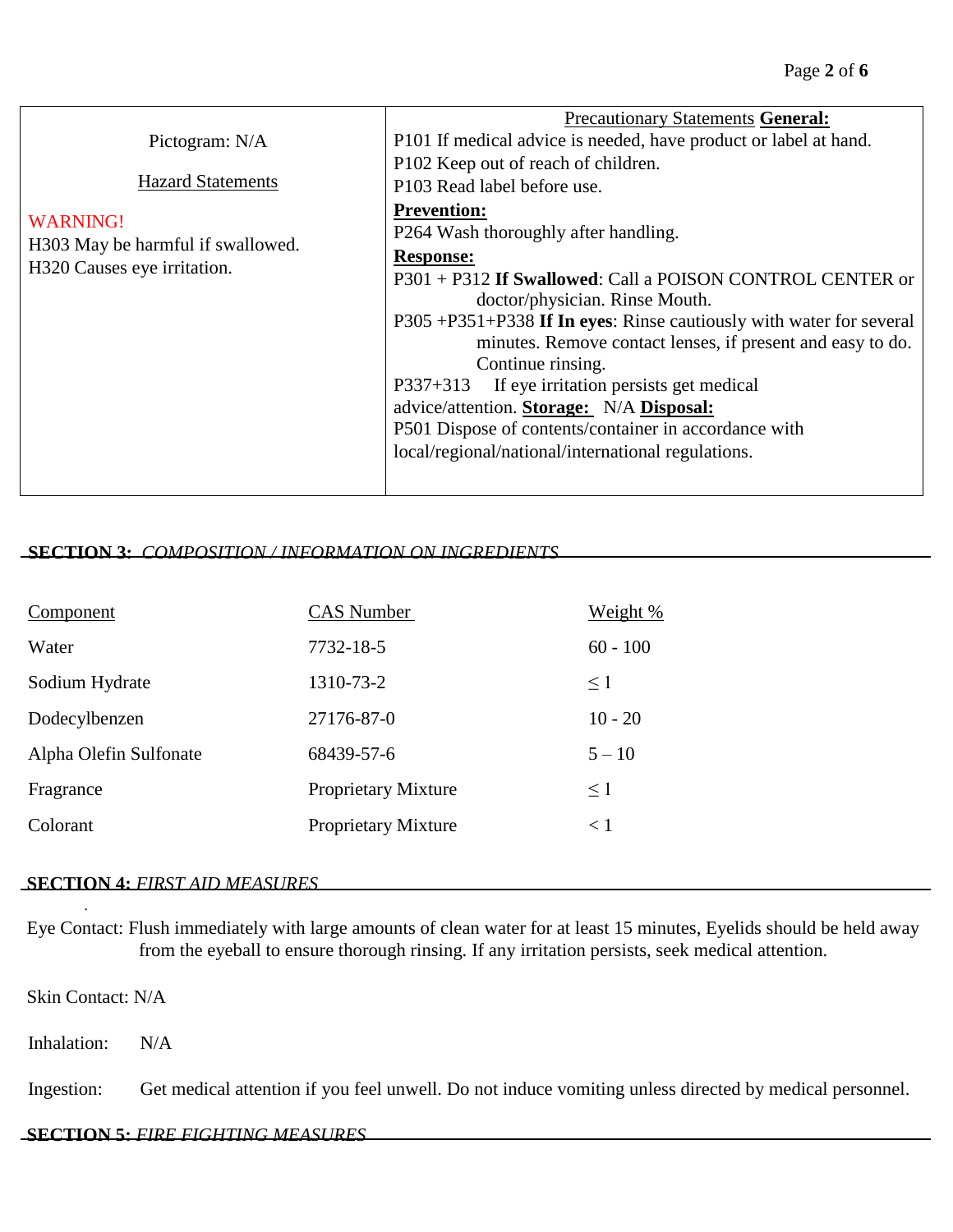|                             | Suitable Extinguishing Media: Use dry chemical, foam, or carbon dioxide to extinguish fire. Water may be ineffective<br>but should be used to cool fire-exposed containers, structures and to protect personnel.<br>Use water to dilute spills and to flush them away from sources of ignition. |
|-----------------------------|-------------------------------------------------------------------------------------------------------------------------------------------------------------------------------------------------------------------------------------------------------------------------------------------------|
| Fire Fighting Procedures:   | No special protective action for fire fighters are anticipated.                                                                                                                                                                                                                                 |
| Unusual Fire and Explosion: | N/A                                                                                                                                                                                                                                                                                             |
| <b>Combustion Products:</b> | N/A                                                                                                                                                                                                                                                                                             |

#### **SECTION 6:** *ACCIDENTAL RELEASE MEASURES*

Contain large spills with dikes to prevent entry to waterways and sanitary sewers and transfer the material to appropriate containers for reclamation or disposal. Absorb/trap remaining material or small spills with inert material (dirt, sand, industrial absorbent) and then place in chemical waste containers. Flush residual spill area with large amounts of water. Dispose of all clean up materials in accordance with all applicable federal, state, and local health and environmental regulations.

#### **SECTION 7:** *HANDLING AND STORAGE*

Handling: Do not get in eyes. Keep container closed. Use good personal hygiene practices. Wash hands before eating, drinking, smoking. Remove contaminated clothing and clean before re-use. Keep operating temperatures below ignition temperatures at all times. Chemical resistant splash goggles and chemical resistant gloves are always recommended when using chemicals.

Storage: Keep container tightly closed in a cool, dry, well-ventilated area away from heat, source of ignition and incompatibles. Do not store below 32 degrees F or above 100 degrees F. Do not store in direct sunlight. Keep away from children.

#### **SECTION 8:** *EXPOSURE CONTROL / PERSONAL PROTECTION*

Exposure Limits: No data available.

Engineering Controls: None

#### Personal Protective Equipment (PPE):

Eye Protection: Wear chemical safety goggles. Have eye-wash stations available where eye contact can occur.

Skin Protection: Avoid prolonged skin contact. Wear gloves impervious to conditions of use. Additional protection may be necessary to prevent skin contact including use of apron. Respiratory Protection: N/A

# **SECTION 9:** *PHYSICAL AND CHEMICAL PROPERTIES*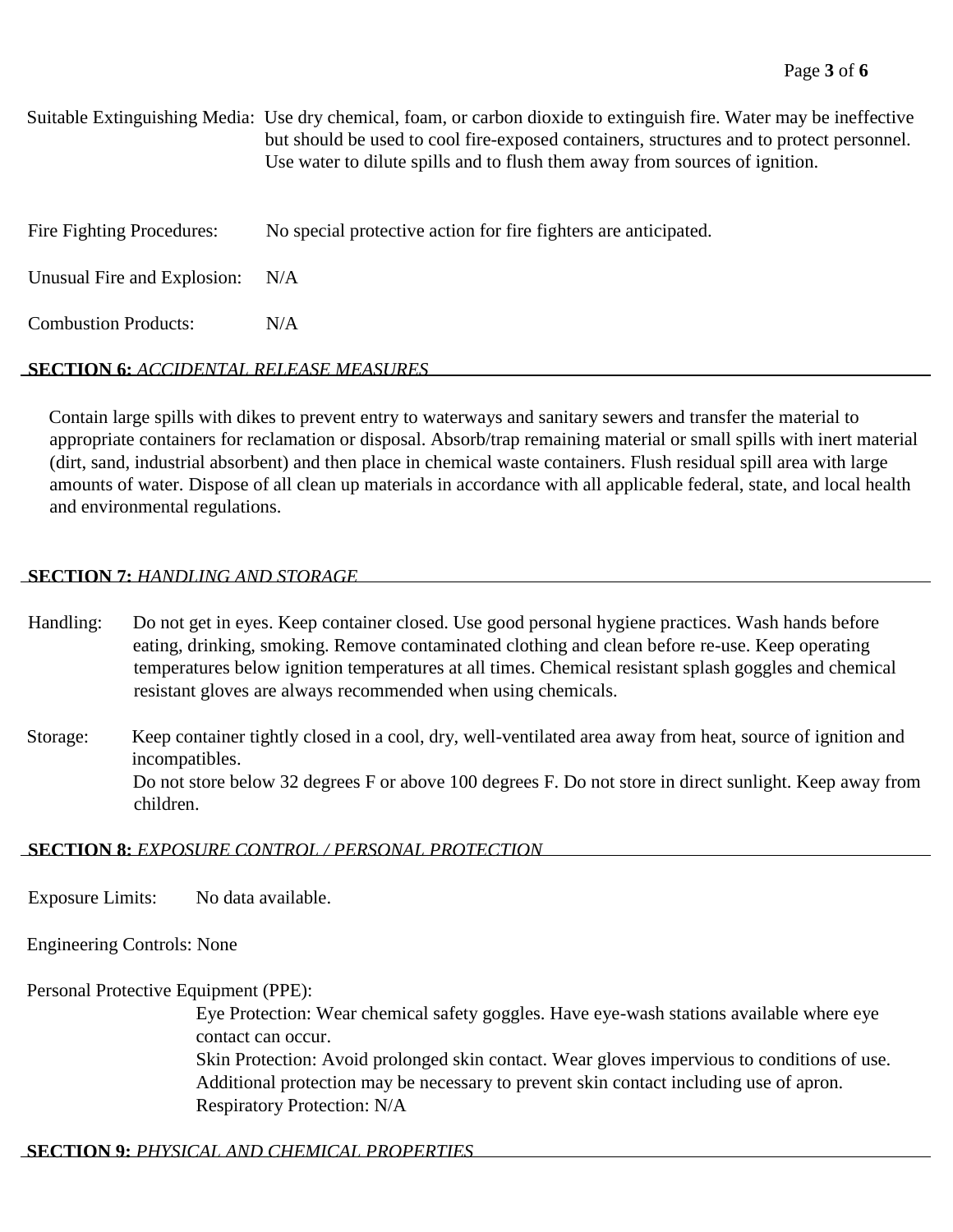#### Page **4** of **6**

| Flashpoint:                       | Not applicable              | Lower Flammability Limit:        | No data available       |
|-----------------------------------|-----------------------------|----------------------------------|-------------------------|
| <b>Auto-ignition Temperature:</b> | No data available           | <b>Upper Flammability Limit:</b> | No data available       |
| <b>Boiling Point:</b>             | 93°C (200°F)                | Specific Gravity:                |                         |
| <b>Melting Point:</b>             | No data available           | % Volatile:                      | 88.8% weight            |
| Vapor Pressure:                   | No data available           | Evaporation Rate (Water=1):      | No data available       |
| Vapor Density ( $Air = 1$ ):      | No data available           | Viscosity:                       | $600 - 1000$ Centipoise |
| Solubility:                       | Soluble in water            | $pH$ :                           | $8 - 9 \pm .5$          |
| Pour Point:                       | Not available               | Molecular Weight:                | Mixture                 |
| Molecular Formula:                | Mixture                     | Spec. Grav. / Density:           | $8.403$ lbs. /gal.      |
| Odor/Appearance:                  | Mild Fruit Scent / Red Soap |                                  |                         |

#### **SECTION 10:** *STABILITY AND REACTIVITY*

| Reactivity:                         | No data. Chemical                        |
|-------------------------------------|------------------------------------------|
| Stability:                          | Stable                                   |
| Possibility of hazardous reactions: | Hazardous polymerization will not occur. |
| Conditions to avoid:                | None.                                    |
| Incompatible materials:             | Strong acids and oxidizers. Hazardous    |
| Decomposition:                      | None know.                               |

#### **SECTION 11:** *TOXICOLOGICAL INFORMATION*

Signs and Systems of Exposure: Based on the test data and/or information on the components, this material may produce the following health effects:

Inhalation: Respiratory Tract Irritation: None

Skin Contact: Allergic Skin Reaction (non-photo induced) in sensitive people: Signs/symptoms may include redness, swelling, blistering, and itching.

Eye Contact: Moderate Eye Irritation: Signs/symptoms may include redness, swelling, pain, tearing, and blurred or hazy vision.

Ingestion: Gastrointestinal Irritation: Signs/symptoms may include abdominal pain, stomach upset, nausea, vomiting and diarrhea.

Target Organ Effects: Allergic Skin Reaction (non-photo induced) in sensitive people. Signs/symptoms may include redness, swelling, blistering, and itching.

Toxicological Data: If a component is disclosed in section 3 but does not appear in a table below, either no data is available for that endpoint or the data is not sufficient for classification.

Acute Toxicity

| Name             | Route      | Species | Value                             |
|------------------|------------|---------|-----------------------------------|
| Sodium Hydroxide | Oral       | Rabbit  | LD Lo Rabbit: $500 \text{ mg/kg}$ |
| Sodium Hydroxide | Inhalation |         | No data available                 |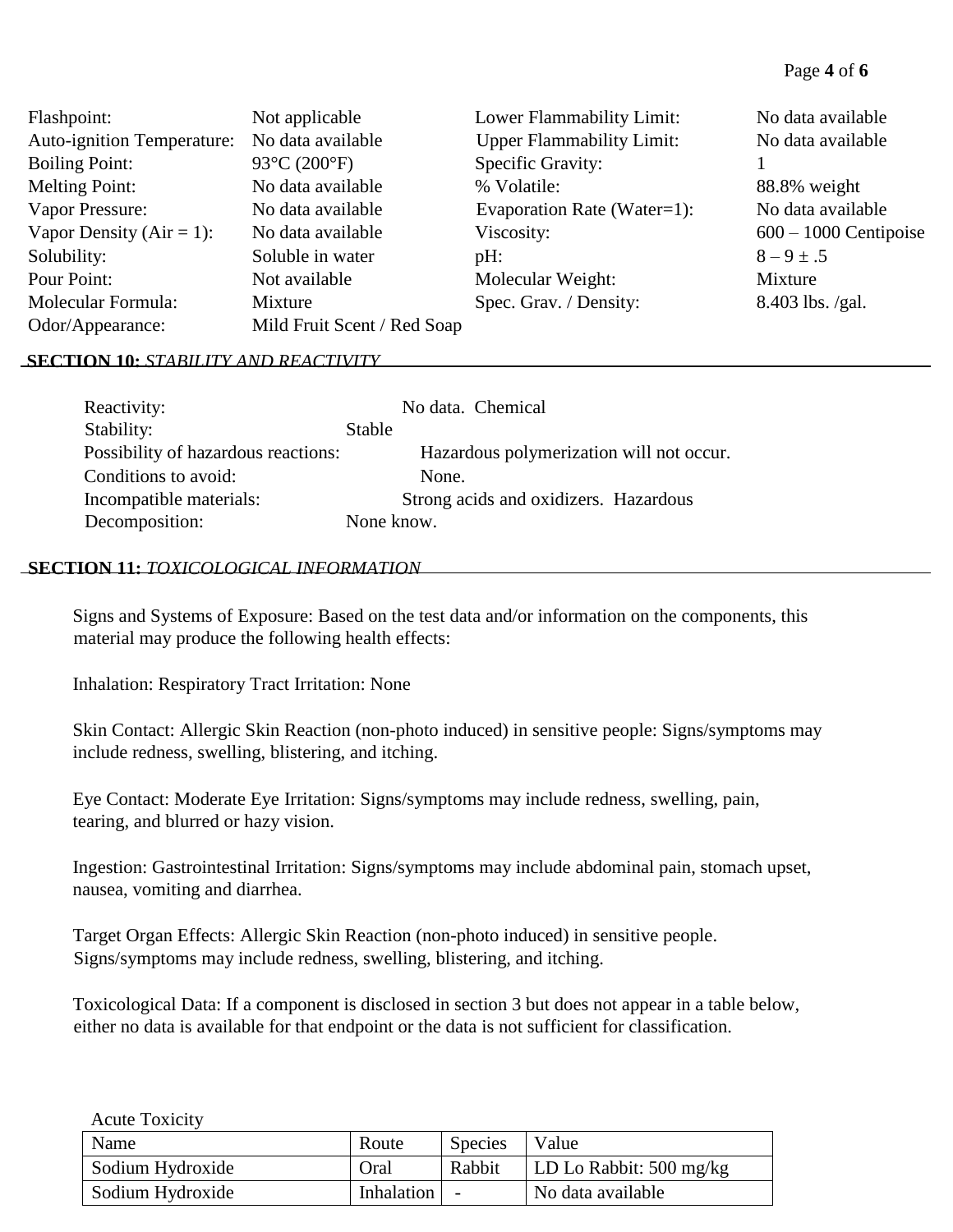| Sodium Hydroxide       | Dermal     | Rabbit                   | LD 50 Rabbit: $1,350$ mg/kg |
|------------------------|------------|--------------------------|-----------------------------|
| Dodecylbenzen          | Oral       | Rabbit                   | LD 50: 1407 mg/kg           |
| Dodecylbenzen          | Inhalation | $\overline{\phantom{0}}$ | No data available           |
| Dodecylbenzen          | Dermal     |                          | No data available           |
| Alpha Olefin Sulfonate | Oral       | Rat                      | LD 50 Rat: 3,800 mg/kg      |
| Alpha Olefin Sulfonate | Inhalation |                          | No data available           |
| Alpha Olefin Sulfonate | Dermal     | Rabbit                   | LD 50 Rabbit: $6,300$ mg/kg |

# Skin Corrosion/Irritation

| <b>NT</b><br>аше<br>×.<br><b>.</b> | rut<br>œ | $\sim$ $\sim$<br>١H<br>へいい<br>ັ | $\cdots$<br>alue |
|------------------------------------|----------|---------------------------------|------------------|
|                                    |          |                                 |                  |

## Serious Eye Damage/Irritation

| $ -$<br>в.<br>$\sim$<br><b>Name</b> | Species<br><b>NOULE</b> | alue<br> |
|-------------------------------------|-------------------------|----------|
|-------------------------------------|-------------------------|----------|

#### Skin Sensitization

| <b>NT</b><br>allie.<br>` | www | species<br>- | alue |
|--------------------------|-----|--------------|------|
|                          |     |              |      |

## Respiratory Sensitization

| N<br>$   -$<br>vame<br>$\overline{\phantom{a}}$ | Route | Species | alue |
|-------------------------------------------------|-------|---------|------|
|                                                 |       |         |      |

## Germ Cell Mutagenicity

| $-$<br>$\overline{\phantom{a}}$<br>----<br>ыше<br>N<br>$\overline{\phantom{a}}$ | Route | pecies<br>.nec<br>Ων | - -<br>'alue |
|---------------------------------------------------------------------------------|-------|----------------------|--------------|
|                                                                                 |       |                      |              |

#### **Carcinogenicity**

| -    |            |                |                       |
|------|------------|----------------|-----------------------|
| Name | –<br>Route | <b>Species</b> | $\sim$ $\sim$<br>alue |
|      |            |                |                       |

## Reproductive Toxicity

| Reproductive and/or |            |         |       |
|---------------------|------------|---------|-------|
| Development         | al Effects |         |       |
| Name                | Route      | Species | Value |

# Target Organ (s)

# Specific Target Organ Toxicity – Single Exposure

| __<br>__<br>__       | __<br>___ |                 |      |
|----------------------|-----------|-----------------|------|
| <b>N</b> T<br>allie. |           | æ<br><b>ACS</b> | alue |
|                      |           |                 |      |

# Specific Target Organ Toxicity – repeated exposure

| Name | Route | ∽<br>Species | $ -$<br>'alue<br>v |
|------|-------|--------------|--------------------|
|      |       |              |                    |

## Aspiration Hazard

| __<br>$\mathbf{v}$<br>د خصی<br>N<br><b>Name</b> | $\sim$ $\sim$<br><b>ULIES</b> | .<br>alue |
|-------------------------------------------------|-------------------------------|-----------|
|                                                 |                               |           |